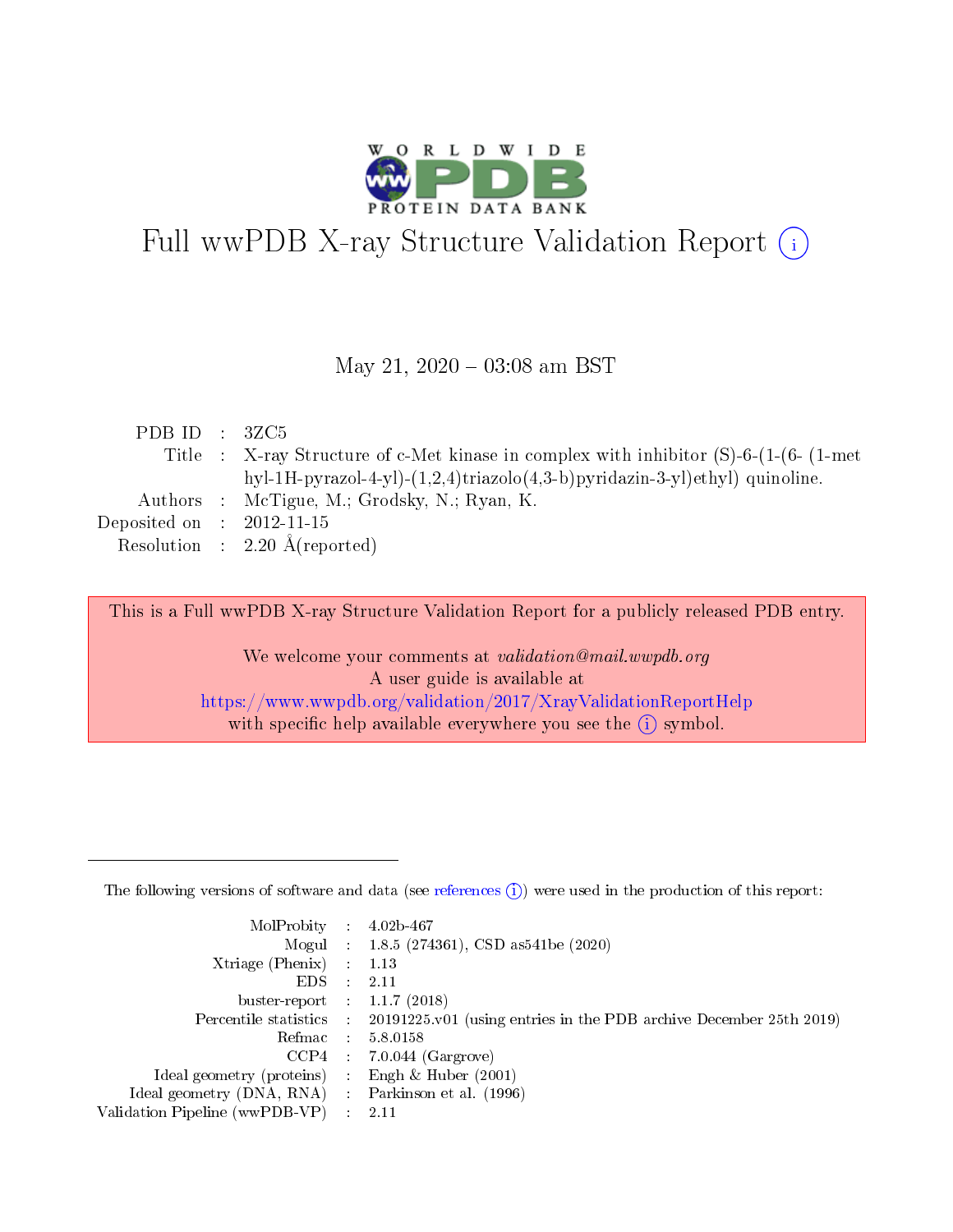# 1 [O](https://www.wwpdb.org/validation/2017/XrayValidationReportHelp#overall_quality)verall quality at a glance  $(i)$

The following experimental techniques were used to determine the structure: X-RAY DIFFRACTION

The reported resolution of this entry is 2.20 Å.

Percentile scores (ranging between 0-100) for global validation metrics of the entry are shown in the following graphic. The table shows the number of entries on which the scores are based.



| Metric                | Whole archive        | Similar resolution                                                     |  |  |
|-----------------------|----------------------|------------------------------------------------------------------------|--|--|
|                       | $(\#\text{Entries})$ | $(\#\text{Entries},\,\text{resolution}\,\,\text{range}(\textup{\AA}))$ |  |  |
| $R_{free}$            | 130704               | $4898(2.20-2.20)$                                                      |  |  |
| Clashscore            | 141614               | $5594(2.20-2.20)$                                                      |  |  |
| Ramachandran outliers | 138981               | $5503(2.20-2.20)$                                                      |  |  |
| Sidechain outliers    | 138945               | $5504(2.20-2.20)$                                                      |  |  |
| RSRZ outliers         | 127900               | $4800(2.20-2.20)$                                                      |  |  |

The table below summarises the geometric issues observed across the polymeric chains and their fit to the electron density. The red, orange, yellow and green segments on the lower bar indicate the fraction of residues that contain outliers for  $>=3, 2, 1$  and 0 types of geometric quality criteria respectively. A grey segment represents the fraction of residues that are not modelled. The numeric value for each fraction is indicated below the corresponding segment, with a dot representing fractions  $\epsilon=5\%$  The upper red bar (where present) indicates the fraction of residues that have poor fit to the electron density. The numeric value is given above the bar.

| Mol | $\cap$ hain | Length | Quality of chain |     |    |
|-----|-------------|--------|------------------|-----|----|
|     |             |        | 3%               |     |    |
|     |             | 306    | 75%              | 18% | 5% |

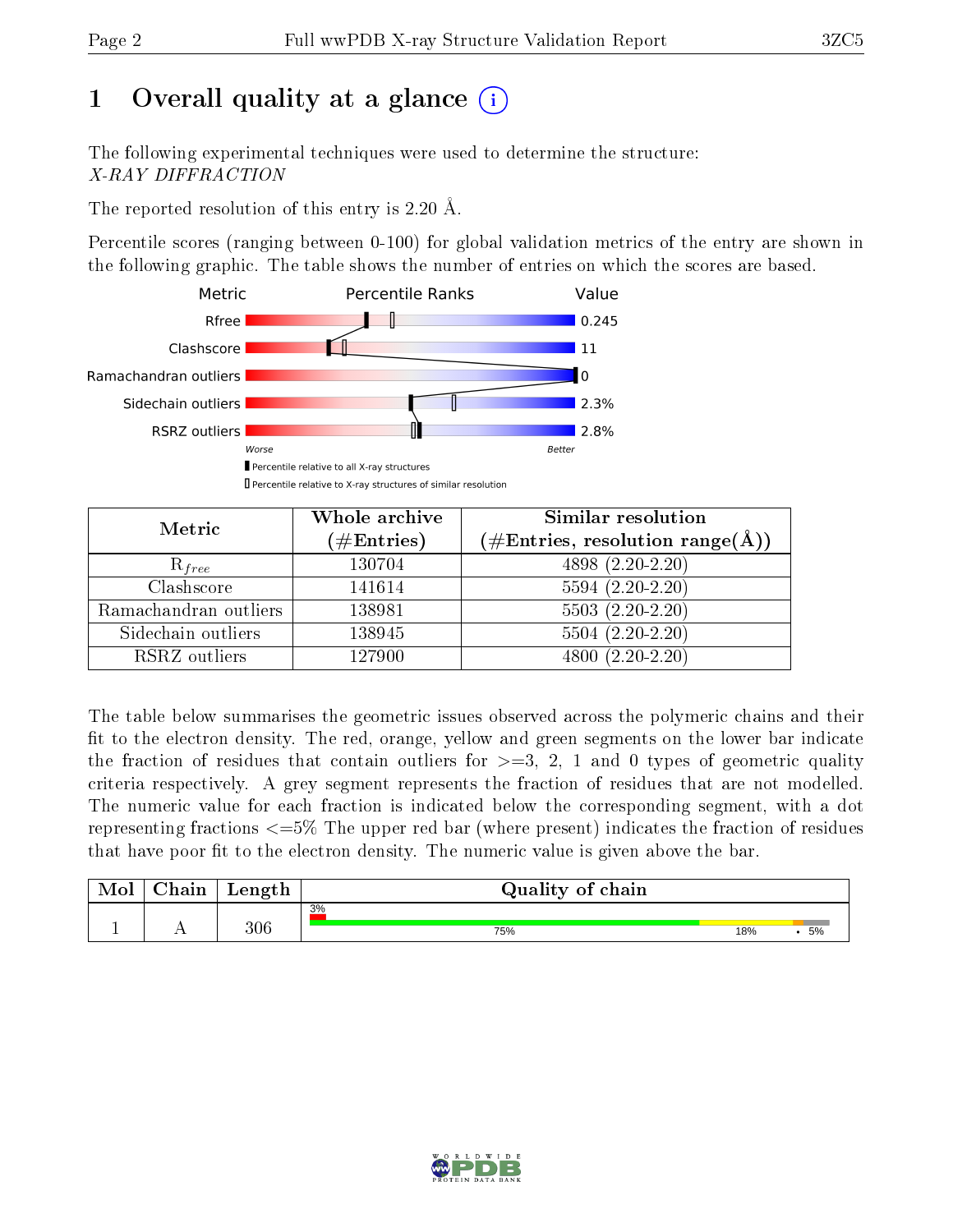# 2 Entry composition (i)

There are 3 unique types of molecules in this entry. The entry contains 2625 atoms, of which 0 are hydrogens and 0 are deuteriums.

In the tables below, the ZeroOcc column contains the number of atoms modelled with zero occupancy, the AltConf column contains the number of residues with at least one atom in alternate conformation and the Trace column contains the number of residues modelled with at most 2 atoms.

Molecule 1 is a protein called HEPATOCYTE GROWTH FACTOR RECEPTOR.

| Mol | Chain | Residues | Atoms                  |     |     | ZeroOcc | $\mid$ AltConf $\mid$ | <b>Trace</b> |  |  |
|-----|-------|----------|------------------------|-----|-----|---------|-----------------------|--------------|--|--|
|     |       | 290      | $\hbox{Total}$<br>2309 | 493 | 395 | 406     |                       |              |  |  |

There are 8 discrepancies between the modelled and reference sequences:

| Chain | Residue | Modelled   | Actual | Comment        | Reference         |
|-------|---------|------------|--------|----------------|-------------------|
| А     | 1050    | MET        |        | expression tag | <b>UNP P08581</b> |
| А     | 1349    | <b>HIS</b> |        | expression tag | <b>UNP P08581</b> |
| А     | 1350    | HIS        |        | expression tag | <b>UNP P08581</b> |
| А     | 1351    | <b>HIS</b> |        | expression tag | <b>UNP P08581</b> |
| А     | 1352    | <b>HIS</b> |        | expression tag | <b>UNP P08581</b> |
| А     | 1353    | <b>HIS</b> |        | expression tag | <b>UNP P08581</b> |
| А     | 1354    | <b>HIS</b> |        | expression tag | <b>UNP P08581</b> |
| А     | 1355    | <b>HIS</b> |        | expression tag | <b>UNP P08581</b> |

• Molecule 2 is  $6-\{(1S)-1-[6-(1-methyl-1H-pyrazol-4-yl)[1,2,4]triazolo[4,3-b]pyridazin-3-yl]ethy$ l}quinoline (three-letter code: W9Z) (formula:  $C_{20}H_{17}N_7$ ).



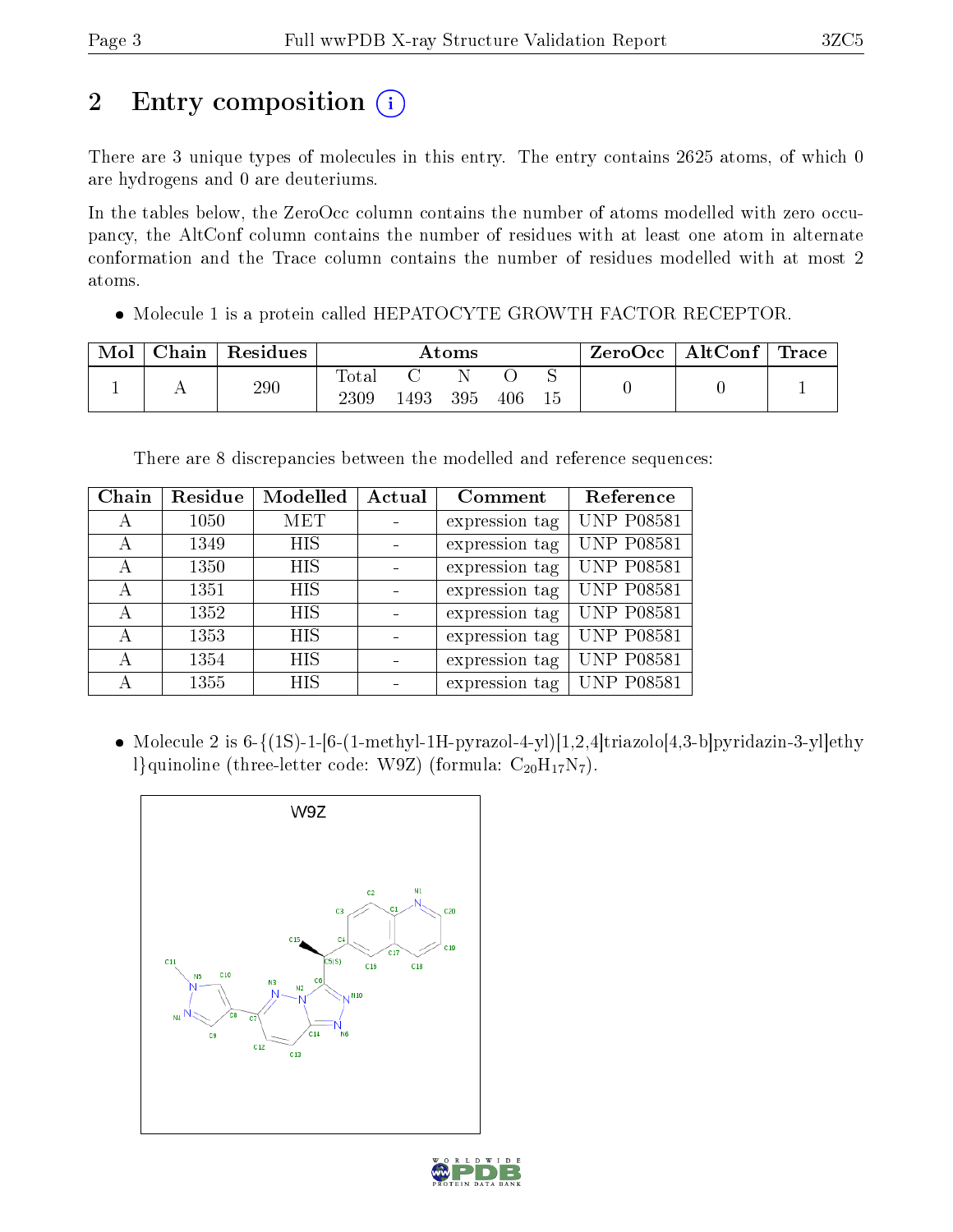|  | $Mol$   Chain   Residues | Atoms                                                   |  |  | ZeroOcc   AltConf |  |
|--|--------------------------|---------------------------------------------------------|--|--|-------------------|--|
|  |                          | $\begin{bmatrix} \text{Total} & \text{C} \end{bmatrix}$ |  |  |                   |  |

 $\bullet\,$  Molecule 3 is water.

|  | $Mol$   Chain   Residues | Atoms               | $\rm ZeroOcc \mid AltConf$ |  |
|--|--------------------------|---------------------|----------------------------|--|
|  | 289                      | Total<br>289<br>289 |                            |  |

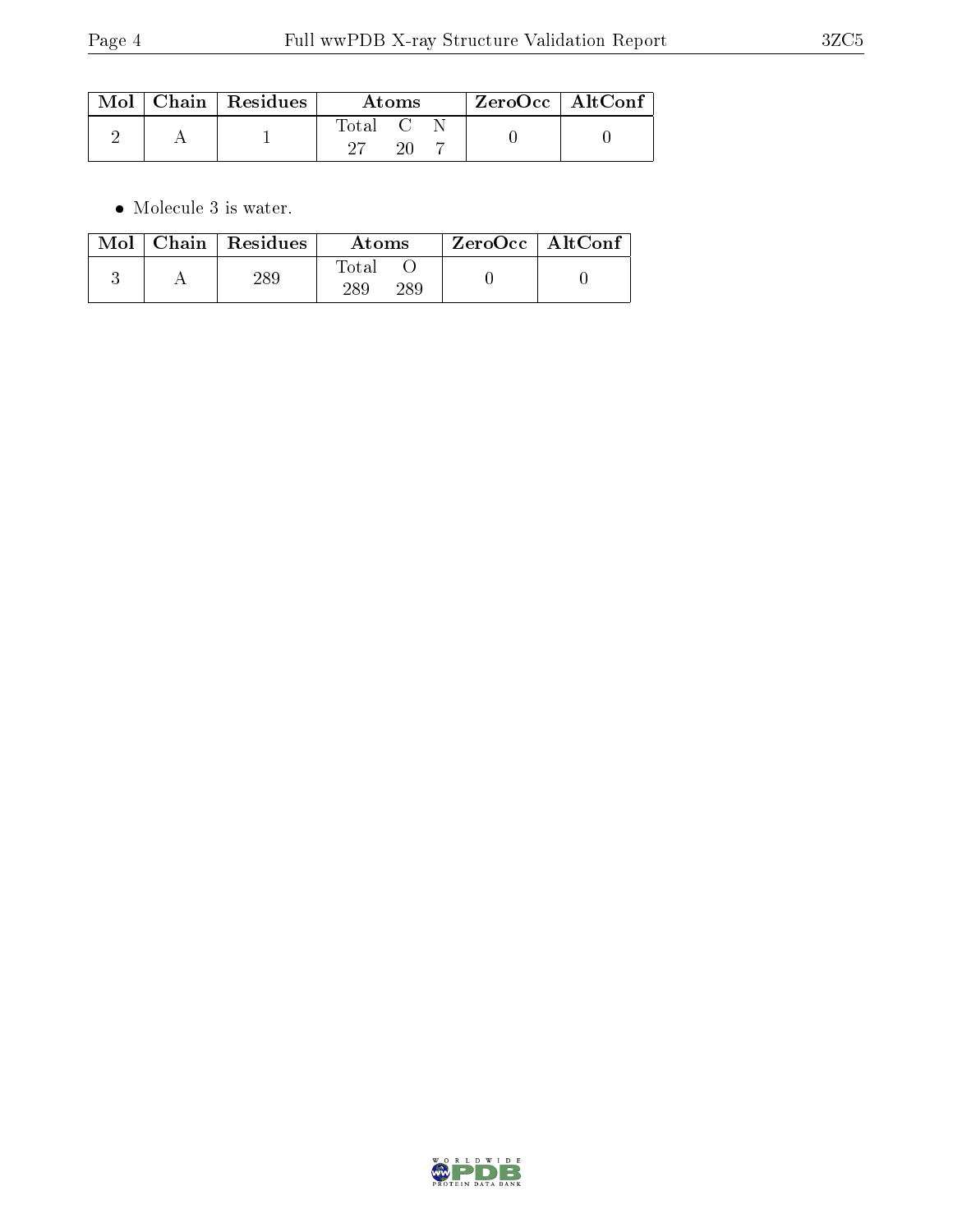## 3 Residue-property plots  $(i)$

These plots are drawn for all protein, RNA and DNA chains in the entry. The first graphic for a chain summarises the proportions of the various outlier classes displayed in the second graphic. The second graphic shows the sequence view annotated by issues in geometry and electron density. Residues are color-coded according to the number of geometric quality criteria for which they contain at least one outlier: green  $= 0$ , yellow  $= 1$ , orange  $= 2$  and red  $= 3$  or more. A red dot above a residue indicates a poor fit to the electron density (RSRZ  $> 2$ ). Stretches of 2 or more consecutive residues without any outlier are shown as a green connector. Residues present in the sample, but not in the model, are shown in grey.



• Molecule 1: HEPATOCYTE GROWTH FACTOR RECEPTOR

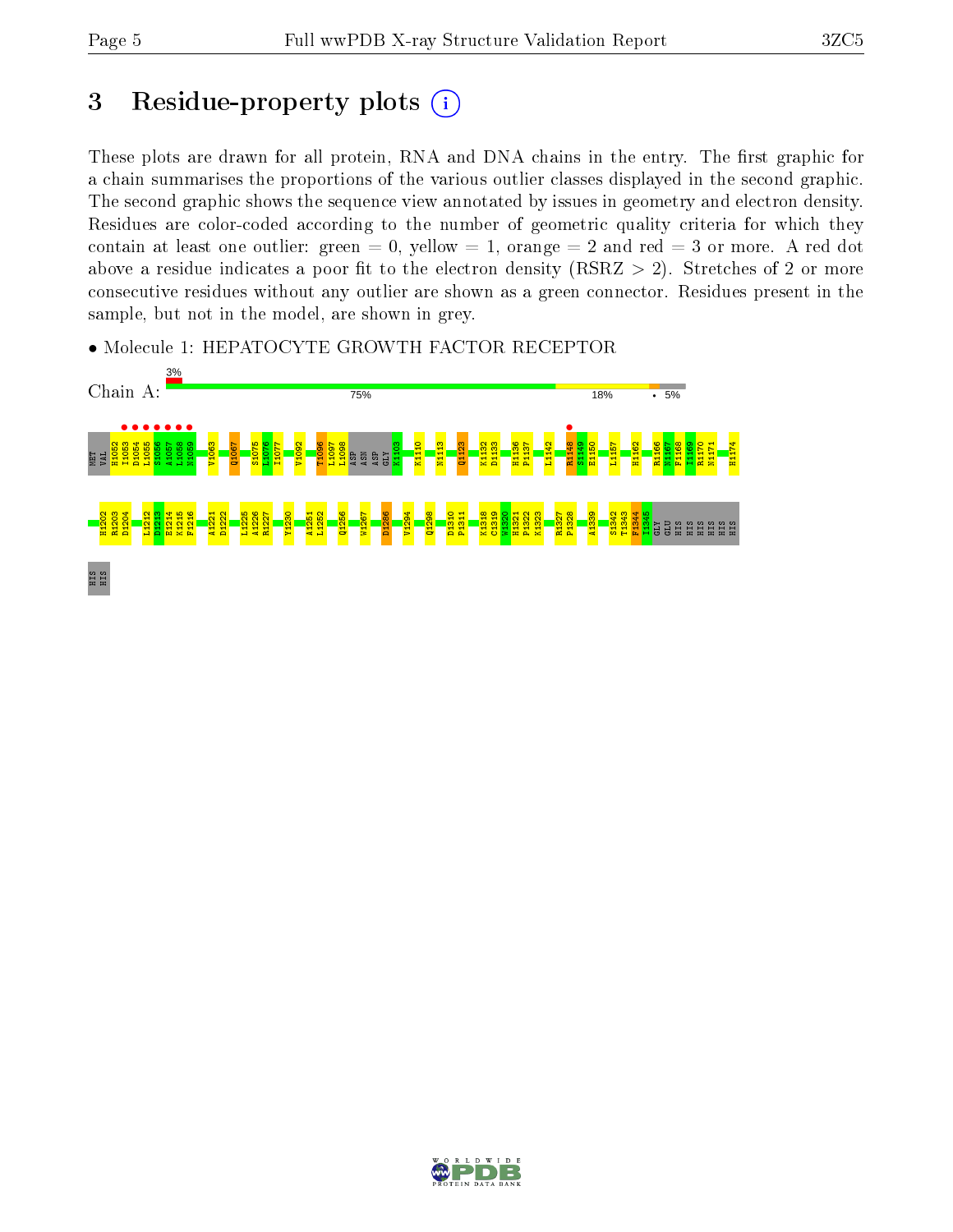# 4 Data and refinement statistics  $(i)$

| Property                                                         | Value                                             | Source     |
|------------------------------------------------------------------|---------------------------------------------------|------------|
| Space group                                                      | P 21 21 2                                         | Depositor  |
| Cell constants                                                   | $94.5\overline{1A}$<br>77.00Å<br>46.83Å           | Depositor  |
| a, b, c, $\alpha$ , $\beta$ , $\gamma$                           | $90.00^\circ$<br>$90.00^{\circ}$<br>$90.00^\circ$ |            |
| Resolution $(A)$                                                 | 47.26<br>2.20<br>$\frac{1}{2}$                    | Depositor  |
|                                                                  | $47.25 - 2.19$                                    | <b>EDS</b> |
| % Data completeness                                              | $93.7(47.26 - 2.20)$                              | Depositor  |
| (in resolution range)                                            | 92.9 (47.25-2.19)                                 | <b>EDS</b> |
| $R_{merge}$                                                      | 0.10                                              | Depositor  |
| $\mathrm{R}_{sym}$                                               | (Not available)                                   | Depositor  |
| $\langle I/\sigma(I) \rangle^{-1}$                               | $18.71$ (at 2.18Å)                                | Xtriage    |
| Refinement program                                               | <b>CNX 2005</b>                                   | Depositor  |
|                                                                  | 0.204<br>, 0.256                                  | Depositor  |
| $R, R_{free}$                                                    | 0.199,<br>0.245                                   | DCC        |
| $R_{free}$ test set                                              | 509 reflections $(3.01\%)$                        | wwPDB-VP   |
| Wilson B-factor $(A^2)$                                          | $27.5\,$                                          | Xtriage    |
| Anisotropy                                                       | 0.835                                             | Xtriage    |
| Bulk solvent $k_{sol}(\text{e}/\text{A}^3), B_{sol}(\text{A}^2)$ | 0.32, 52.7                                        | <b>EDS</b> |
| L-test for $\mathrm{twinning}^2$                                 | $< L >$ = 0.48, $< L2 >$ = 0.32                   | Xtriage    |
| Estimated twinning fraction                                      | No twinning to report.                            | Xtriage    |
| $F_o, F_c$ correlation                                           | 0.95                                              | <b>EDS</b> |
| Total number of atoms                                            | 2625                                              | wwPDB-VP   |
| Average B, all atoms $(A^2)$                                     | 34.0                                              | wwPDB-VP   |

Xtriage's analysis on translational NCS is as follows: The largest off-origin peak in the Patterson function is  $5.84\%$  of the height of the origin peak. No significant pseudotranslation is detected.

<sup>&</sup>lt;sup>2</sup>Theoretical values of  $\langle |L| \rangle$ ,  $\langle L^2 \rangle$  for acentric reflections are 0.5, 0.333 respectively for untwinned datasets, and 0.375, 0.2 for perfectly twinned datasets.



<span id="page-5-1"></span><span id="page-5-0"></span><sup>1</sup> Intensities estimated from amplitudes.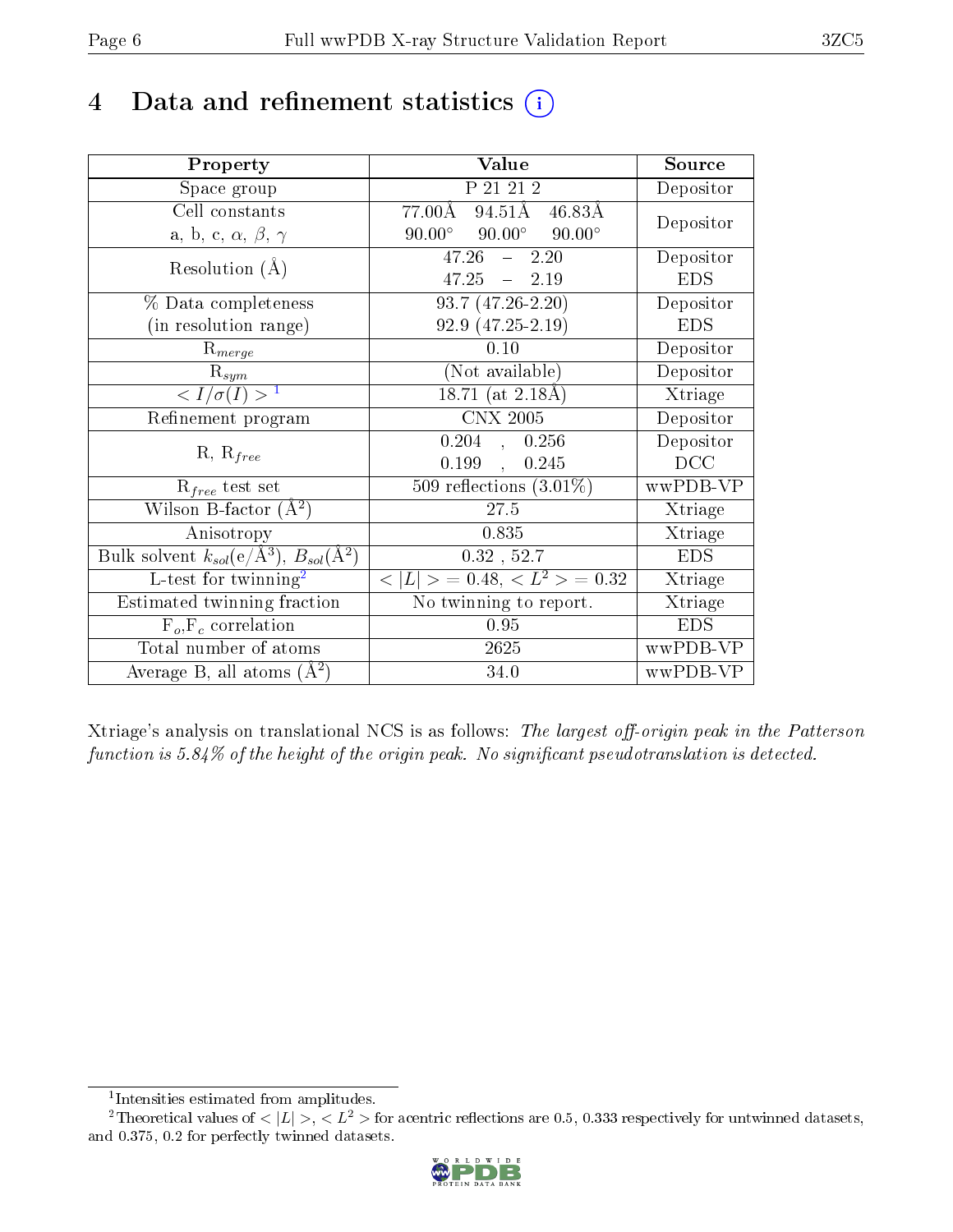# 5 Model quality  $(i)$

### 5.1 Standard geometry  $(i)$

Bond lengths and bond angles in the following residue types are not validated in this section: W9Z

The Z score for a bond length (or angle) is the number of standard deviations the observed value is removed from the expected value. A bond length (or angle) with  $|Z| > 5$  is considered an outlier worth inspection. RMSZ is the root-mean-square of all Z scores of the bond lengths (or angles).

| $Mol$   Chain |      | Bond lengths                    | Bond angles |        |  |
|---------------|------|---------------------------------|-------------|--------|--|
|               |      | RMSZ $ #Z  > 5$ RMSZ $ #Z  > 5$ |             |        |  |
|               | 0.29 | 0/2367                          | 0.46        | 0/3205 |  |

There are no bond length outliers.

There are no bond angle outliers.

There are no chirality outliers.

There are no planarity outliers.

### 5.2 Too-close contacts  $(i)$

In the following table, the Non-H and H(model) columns list the number of non-hydrogen atoms and hydrogen atoms in the chain respectively. The H(added) column lists the number of hydrogen atoms added and optimized by MolProbity. The Clashes column lists the number of clashes within the asymmetric unit, whereas Symm-Clashes lists symmetry related clashes.

| Mol |      |      |    | Chain   Non-H   H(model)   H(added)   Clashes   Symm-Clashes |
|-----|------|------|----|--------------------------------------------------------------|
|     | 2309 | 2337 | 50 |                                                              |
|     |      |      |    |                                                              |
|     | 289  |      |    |                                                              |
|     | 2625 | 2354 |    |                                                              |

The all-atom clashscore is defined as the number of clashes found per 1000 atoms (including hydrogen atoms). The all-atom clashscore for this structure is 11.

All (50) close contacts within the same asymmetric unit are listed below, sorted by their clash magnitude.

| Atom-1                         | Atom-2               | Interatomic<br>distance $(A)$ | $\cap$ lash<br>overlap $(A,$ |
|--------------------------------|----------------------|-------------------------------|------------------------------|
| 1: A: 1123: GLN·H <sub>A</sub> | $1:$ A:1123:GLN:HE21 | .43                           | , 83                         |

Continued on next page...

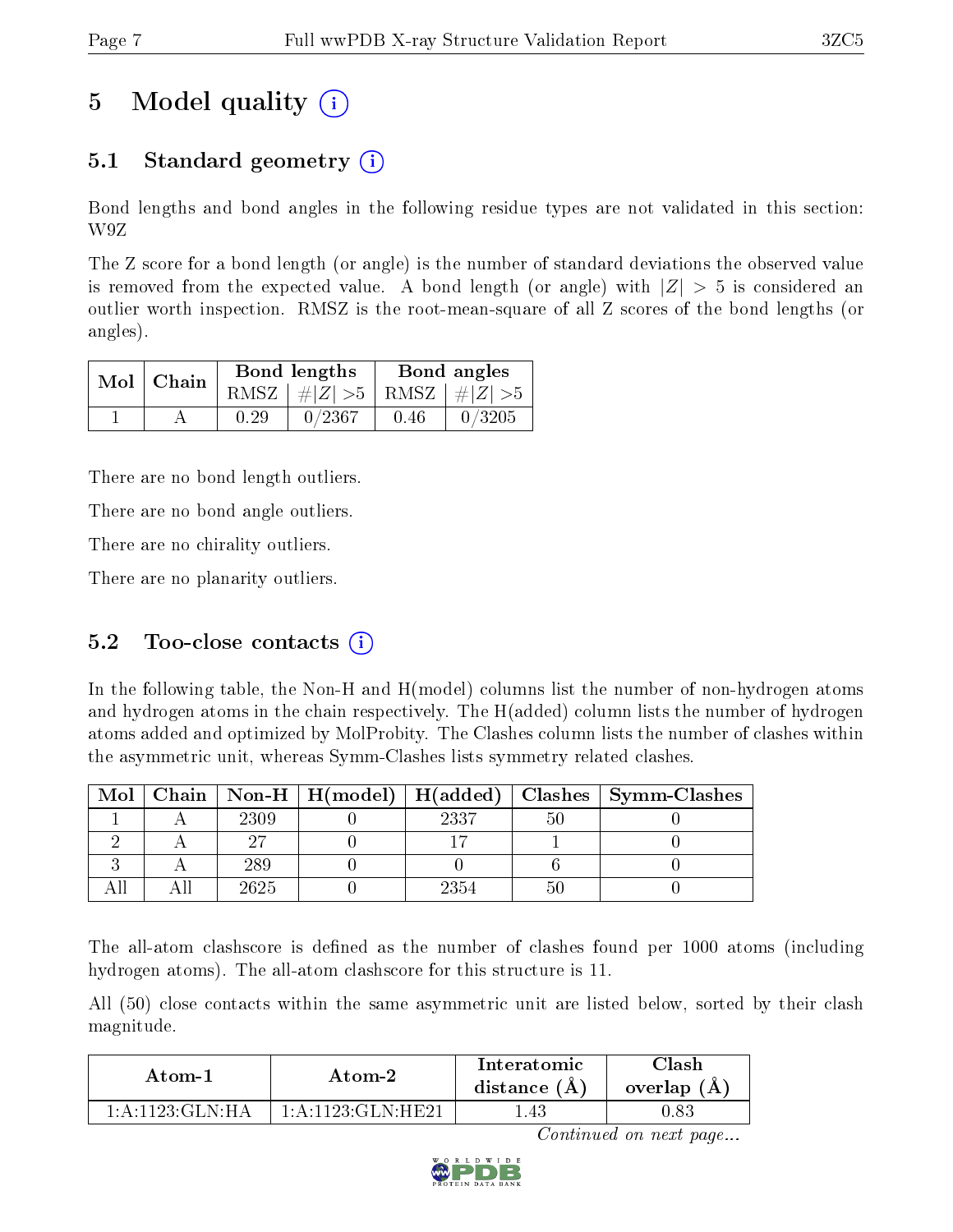| Continual from previous page |                       | Interatomic    | Clash             |
|------------------------------|-----------------------|----------------|-------------------|
| Atom-1                       | Atom-2                | distance $(A)$ | overlap $(A)$     |
| 1:A:1212:LEU:HD22            | 1: A: 1216: PHE: HA   | 1.68           | 0.75              |
| 1:A:1202:HIS:HD2             | 1:A:1204:ASP:H        | 1.36           | $\overline{0.72}$ |
| 1: A: 1321: HIS: HD2         | 1:A:1323:LYS:H        | 1.38           | 0.72              |
| 1: A: 1166: ARG: O           | 1: A:1170:ARG:HG3     | 1.96           | 0.66              |
| 1:A:1077:1LE:HB              | 1: A: 1096: THR: HG23 | 1.82           | 0.62              |
| 1:A:1286:ASP:HB3             | 3:A:2244:HOH:O        | 1.99           | 0.61              |
| 1:A:1202:HIS:HE1             | 1:A:1221:ALA:O        | 1.84           | 0.61              |
| 1:A:1148:ARG:HD3             | 1:A:1148:ARG:N        | 2.16           | 0.60              |
| 1: A:1318: LYS: HG2          | 1:A:1328:PRO:HD3      | 1.84           | 0.60              |
| 1:A:1214:GLU:OE2             | 1:A:1215:LYS:HE3      | 2.03           | 0.58              |
| 1:A:1202:HIS:O               | 1:A:1203:ARG:HB2      | 2.02           | 0.57              |
| 1:A:1157:LEU:HD21            | 1:A:1226:ALA:HB2      | 1.86           | 0.57              |
| 1:A:1075:SER:HA              | 1:A:1098:LEU:HD12     | 1.87           | 0.57              |
| 1: A: 1123: GLN: CA          | 1:A:1123:GLN:HE21     | $2.16\,$       | $0.56\,$          |
| 1:A:1142:LEU:HD22            | 1:A:1225:LEU:HD12     | 1.90           | 0.53              |
| 1: A:1148: ARG: HG3          | 1:A:1148:ARG:HH11     | 1.74           | 0.52              |
| 1:A:1321:HIS:CD2             | 1:A:1322:PRO:HD2      | 2.45           | 0.51              |
| 1:A:1319:CYS:O               | 1:A:1327:ARG:HD2      | $2.10\,$       | 0.51              |
| 1:A:1092:VAL:HG22            | 1:A:1110:LYS:HD3      | 1.94           | 0.50              |
| 1:A:1294:VAL:O               | 1:A:1298:GLN:HG3      | 2.12           | 0.49              |
| 1:A:1053:ILE:HG22            | 1:A:1053:ILE:O        | 2.11           | 0.49              |
| 1:A:1251:ALA:HA              | 1:A:1267:TRP:CD2      | 2.48           | 0.48              |
| 1:A:1202:HIS:HD2             | 1:A:1204:ASP:N        | 2.09           | 0.48              |
| 1:A:1202:HIS:CD2             | 1:A:1204:ASP:H        | 2.26           | 0.47              |
| 1:A:1132:LYS:HG3             | 1:A:1133:ASP:OD1      | 2.15           | 0.47              |
| 1: A:1174:HIS:HE1            | 3:A:2156:HOH:O        | 1.98           | 0.46              |
| 1: A: 1322: PRO: HG2         | 1: A: 1323: LYS: HE2  | 1.97           | 0.46              |
| 1: A: 1063: VAL:HG12         | 1: A: 1067: GLN: OE1  | 2.15           | 0.46              |
| 1:A:1339:ALA:O               | 1:A:1343:THR:HG23     | 2.16           | 0.45              |
| 1:A:1168:PHE:O               | 1: A:1174: HIS: HD2   | 1.99           | 0.45              |
| 1:A:1075:SER:O               | 1: A: 1097: LEU: HD12 | 2.16           | 0.45              |
| 1:A:1055:LEU:N               | 1:A:1055:LEU:HD23     | 2.31           | 0.44              |
| 1:A:1310:ASP:HB2             | 1: A: 1311: PRO: HD3  | 1.99           | 0.44              |
| 1:A:1203:ARG:HD2             | 3:A:2181:HOH:O        | 2.18           | 0.44              |
| 1: A: 1318: LYS: HE3         | 1:A:1318:LYS:HB2      | 1.75           | 0.43              |
| 1:A:1052:HIS:HB2             | 1:A:1150:GLU:OE2      | 2.18           | 0.43              |
| 1:A:1113:ASN:ND2             | 3:A:2097:HOH:O        | 2.51           | 0.42              |
| 1:A:1132:LYS:HD2             | 3:A:2058:HOH:O        | 2.19           | 0.42              |
| 1:A:1157:LEU:HD13            | 2:A:2345:W9Z:C15      | 2.50           | 0.42              |
| 1:A:1252:LEU:O               | 1:A:1256:GLN:HG3      | 2.19           | 0.42              |
| 1:A:1054:ASP:HA              | 3:A:2052:HOH:O        | 2.18           | 0.42              |

Continued from previous page.

Continued on next page...

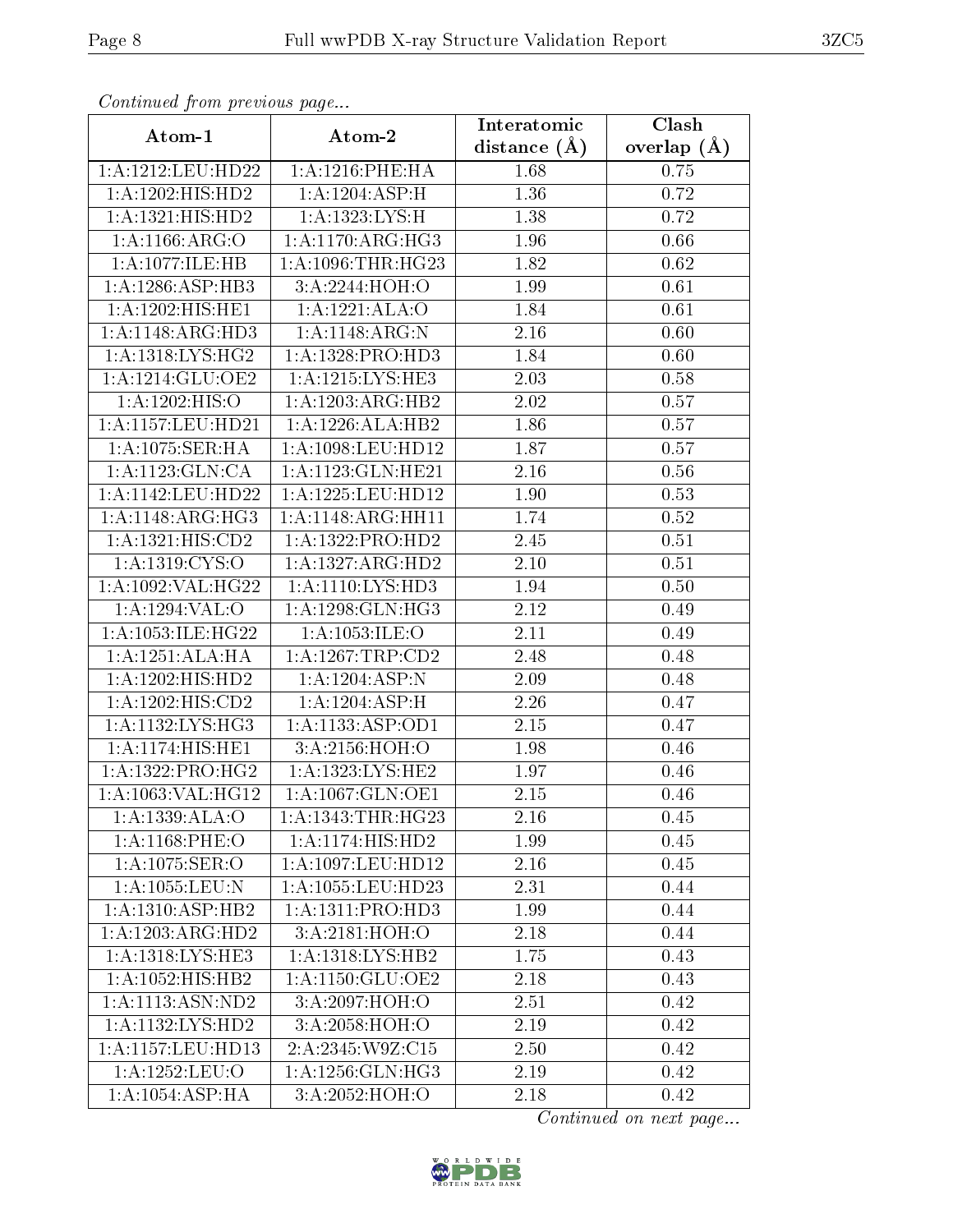| Atom-1             | Atom-2                        | Interatomic<br>distance $(\AA)$ | Clash<br>overlap $(A)$ |
|--------------------|-------------------------------|---------------------------------|------------------------|
| 1: A:1136:HIS:CG   | 1:A:1137:PRO:HD2              | 2.54                            | 0.42                   |
| 1:A:1148:ARG:HG3   | $1:A:1148:ARG:\overline{NH1}$ | 2.33                            | 0.42                   |
| 1:A:1171:ASN:HB3   | 1: A: 1174: HIS: CD2          | 2.55                            | 0.41                   |
| 1: A: 1310: ASP: N | 1:A:1311:PRO:CD               | 2.84                            | 0.41                   |
| 1: A: 1342: SER:C  | 1: A: 1344: PHE: H            | 2.24                            | 0.41                   |
| 1:A:1162:HIS:HB2   | 1:A:1212:LEU:HB3              | 2.02                            | 0.41                   |
| 1:A:1110:LYS:HE3   | 1: A: 1230: TYR: OH           | 2.21                            | 0.41                   |
| 1:A:1222:ASP:OD1   | 1:A:1227:ARG:HA               | 2.21                            | 0.40                   |

Continued from previous page...

There are no symmetry-related clashes.

#### 5.3 Torsion angles  $(i)$

#### 5.3.1 Protein backbone (i)

In the following table, the Percentiles column shows the percent Ramachandran outliers of the chain as a percentile score with respect to all X-ray entries followed by that with respect to entries of similar resolution.

The Analysed column shows the number of residues for which the backbone conformation was analysed, and the total number of residues.

| Mol   Chain | Analysed                                      |  | Favoured   Allowed   Outliers   Percentiles    |
|-------------|-----------------------------------------------|--|------------------------------------------------|
|             | $286/306$ $(94\%)$   278 $(97\%)$   8 $(3\%)$ |  | $\begin{bmatrix} 100 \\ 100 \end{bmatrix}$ 100 |

There are no Ramachandran outliers to report.

#### 5.3.2 Protein sidechains  $(i)$

In the following table, the Percentiles column shows the percent sidechain outliers of the chain as a percentile score with respect to all X-ray entries followed by that with respect to entries of similar resolution.

The Analysed column shows the number of residues for which the sidechain conformation was analysed, and the total number of residues.

| Mol   Chain | Analysed                               | Rotameric   Outliers   Percentiles |  |                        |  |
|-------------|----------------------------------------|------------------------------------|--|------------------------|--|
|             | $257/272(94\%)$   251 (98\%)   6 (2\%) |                                    |  | 63 <br>50 <sub>1</sub> |  |

All (6) residues with a non-rotameric sidechain are listed below:

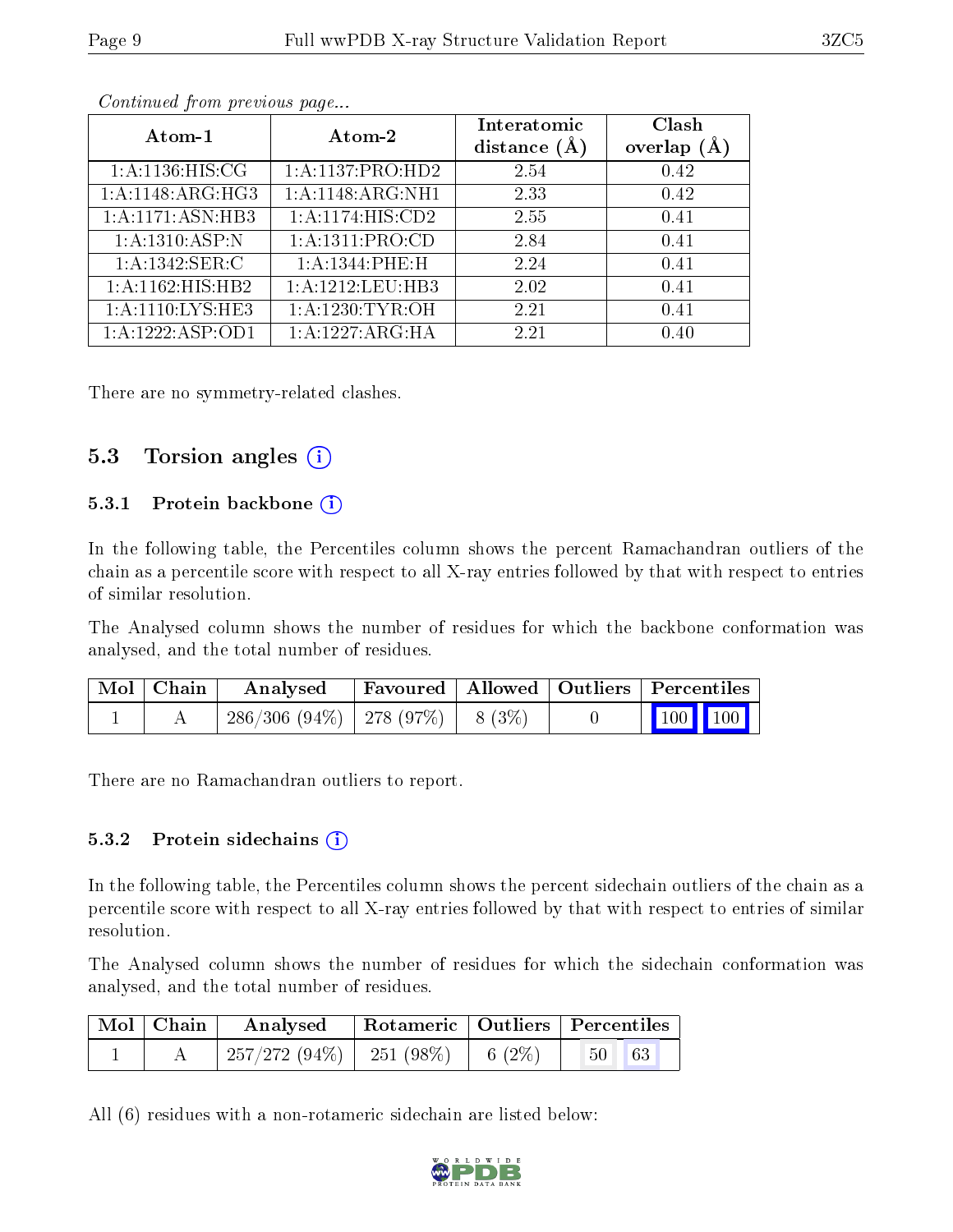| Mol | Chain | Res  | <b>Type</b>             |
|-----|-------|------|-------------------------|
|     |       | 1067 | $\overline{\text{GLN}}$ |
|     |       | 1096 | THR.                    |
|     |       | 1123 | <b>GLN</b>              |
|     |       | 1148 | $\rm{ARG}$              |
|     |       | 1286 | <b>ASP</b>              |
|     |       | 1344 | PHE                     |

Some sidechains can be flipped to improve hydrogen bonding and reduce clashes. All (8) such sidechains are listed below:

| Mol | Chain | Res  | <b>Type</b> |
|-----|-------|------|-------------|
|     |       | 1052 | <b>HIS</b>  |
| 1   |       | 1068 | HIS         |
| 1   | А     | 1113 | <b>ASN</b>  |
|     |       | 1123 | <b>GLN</b>  |
|     |       | 1174 | <b>HIS</b>  |
|     |       | 1202 | HIS         |
|     |       | 1256 | GLN         |
|     |       | 1321 | <b>HIS</b>  |

#### 5.3.3 RNA  $(i)$

There are no RNA molecules in this entry.

### 5.4 Non-standard residues in protein, DNA, RNA chains (i)

There are no non-standard protein/DNA/RNA residues in this entry.

#### 5.5 Carbohydrates (i)

There are no carbohydrates in this entry.

### 5.6 Ligand geometry  $(i)$

1 ligand is modelled in this entry.

In the following table, the Counts columns list the number of bonds (or angles) for which Mogul statistics could be retrieved, the number of bonds (or angles) that are observed in the model and the number of bonds (or angles) that are defined in the Chemical Component Dictionary. The Link column lists molecule types, if any, to which the group is linked. The Z score for a bond length (or angle) is the number of standard deviations the observed value is removed from the

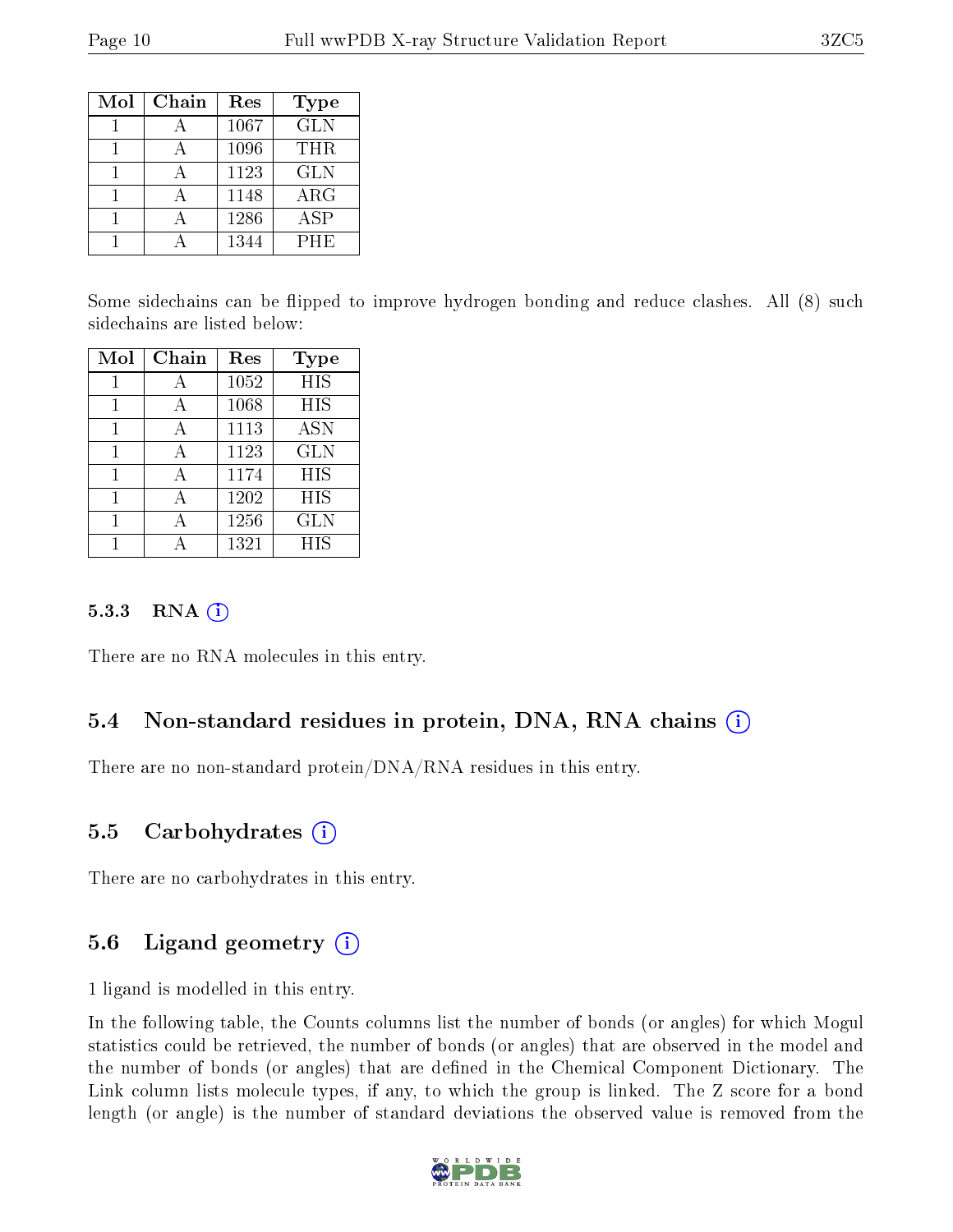|  | $\mid$ Mol $\mid$ Type $\mid$ Chain $\mid$ Res $\mid$ Link $\mid$ |  | Bond lengths |                                                                   | Bond angles |  |
|--|-------------------------------------------------------------------|--|--------------|-------------------------------------------------------------------|-------------|--|
|  |                                                                   |  |              | Counts   RMSZ $\mid \#  Z  > 2$   Counts   RMSZ $\mid \#  Z  > 2$ |             |  |

2 | W9Z | A | 2345 | - | 25,31,31 | <mark>2.54 | 14 (56%) |</mark> 31,45,45 | 1.57 | <mark>5 (16%)</mark>

expected value. A bond length (or angle) with  $|Z| > 2$  is considered an outlier worth inspection. RMSZ is the root-mean-square of all Z scores of the bond lengths (or angles).

In the following table, the Chirals column lists the number of chiral outliers, the number of chiral centers analysed, the number of these observed in the model and the number defined in the Chemical Component Dictionary. Similar counts are reported in the Torsion and Rings columns. '-' means no outliers of that kind were identified.

|                    |                      |                  | Mol Type Chain Res Link Chirals Torsions Rings |  |
|--------------------|----------------------|------------------|------------------------------------------------|--|
| $\pm$ W9Z $_{\pm}$ | $\vert$ 2345 $\vert$ | and the state of | $\frac{2/8}{12/12}$   0/5/5/5                  |  |

All (14) bond length outliers are listed below:

| Mol            | Chain | Res  | <b>Type</b> | Atoms     | $Z_{\rm}$ | Observed $(A)$ | Ideal(A) |
|----------------|-------|------|-------------|-----------|-----------|----------------|----------|
| $\overline{2}$ | А     | 2345 | W9Z         | $C14-N6$  | $-4.00$   | 1.28           | 1.33     |
| $\overline{2}$ | А     | 2345 | W9Z         | $C10-N5$  | 3.98      | 1.39           | 1.35     |
| $\overline{2}$ | А     | 2345 | W9Z         | N6-N10    | $-3.92$   | 1.30           | 1.37     |
| $\overline{2}$ | А     | 2345 | W9Z         | $C3-C4$   | 3.90      | 1.45           | 1.39     |
| $\overline{2}$ | А     | 2345 | W9Z         | $C16-C4$  | 3.57      | 1.44           | 1.37     |
| $\overline{2}$ | А     | 2345 | W9Z         | $C4-C5$   | 3.34      | 1.58           | 1.52     |
| $\overline{2}$ | А     | 2345 | W9Z         | $C7-N3$   | 3.30      | 1.37           | 1.33     |
| $\overline{2}$ | А     | 2345 | W9Z         | $C13-C12$ | 3.11      | 1.43           | 1.36     |
| $\overline{2}$ | А     | 2345 | W9Z         | $C19-C18$ | 3.09      | 1.43           | 1.36     |
| $\overline{2}$ | А     | 2345 | W9Z         | $C2-C3$   | 2.94      | 1.42           | 1.36     |
| $\overline{2}$ | А     | 2345 | W9Z         | $C17-C1$  | 2.59      | 1.46           | 1.42     |
| $\overline{2}$ | А     | 2345 | W9Z         | $C12-C7$  | 2.42      | 1.44           | 1.38     |
| $\overline{2}$ | А     | 2345 | W9Z         | $C20-N1$  | 2.41      | 1.37           | 1.32     |
| $\overline{2}$ | А     | 2345 | W9Z         | $C6-C5$   | 2.20      | 1.53           | 1.50     |

All (5) bond angle outliers are listed below:

| Mol            | Chain | Res  | Type | Atoms                                             |         | Observed $(°)$ | $Ideal(^o)$ |
|----------------|-------|------|------|---------------------------------------------------|---------|----------------|-------------|
| $\overline{2}$ |       | 2345 | W9Z  | $C9-N4-N5$                                        | 4.61    | 109.03         | 104.23      |
| $\overline{2}$ |       | 2345 | W9Z  | C <sub>12</sub> -C <sub>13</sub> -C <sub>14</sub> | $-3.76$ | 115.20         | 119.76      |
| 2              |       | 2345 | W9Z  | $C4-C5-C6$                                        | $-3.22$ | 106.82         | 111 07      |
| 2              |       | 2345 | W9Z  | $C11-N5-N4$                                       | 2.85    | 123.86         | -120.50     |
| $\overline{2}$ |       | 2345 | W9Z  | C <sub>15</sub> -C <sub>5</sub> -C <sub>4</sub>   | $-2.40$ | 104.83         | 111.94      |

There are no chirality outliers.

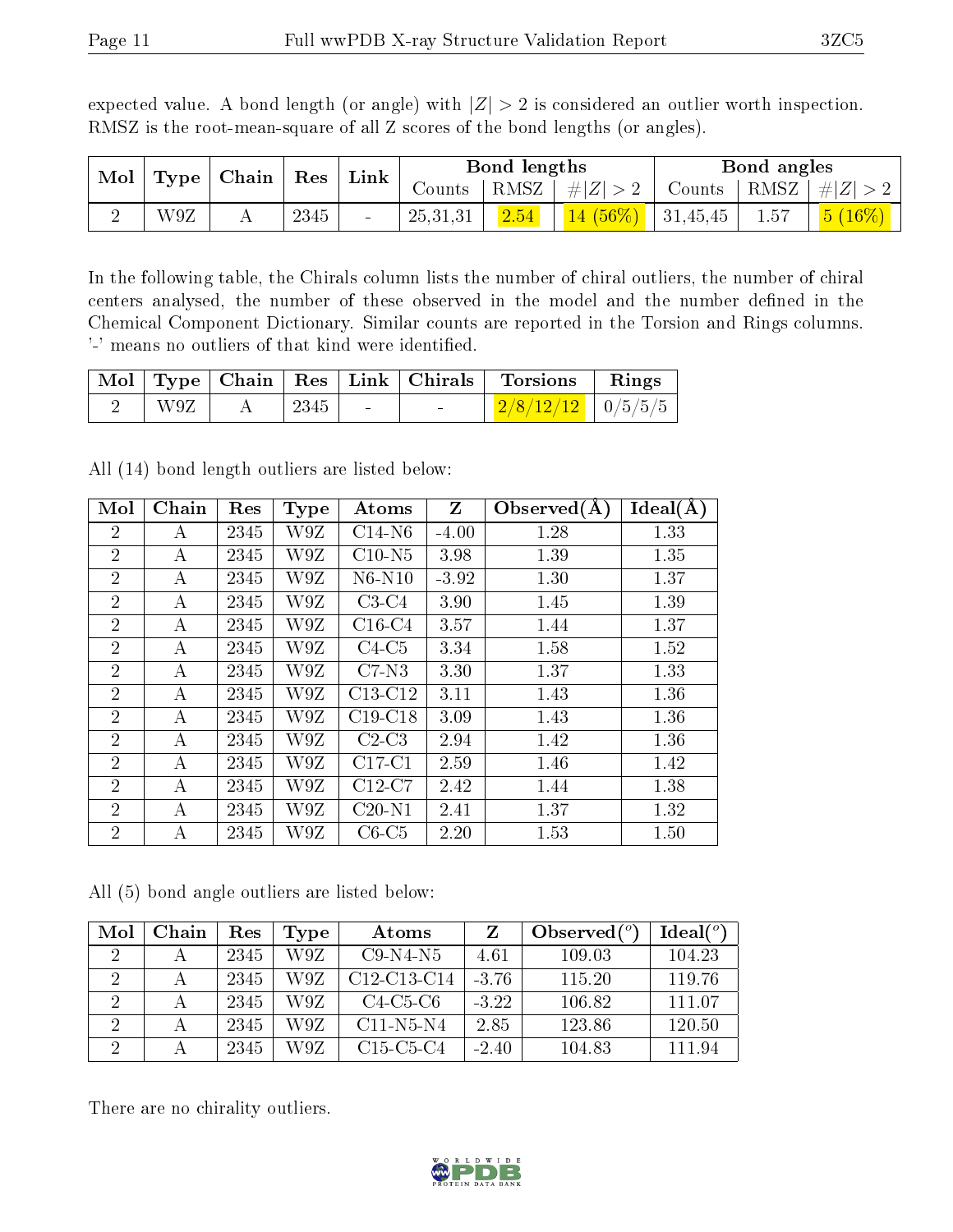| $Mol$   Chain | $\operatorname{Res}% \left( \mathcal{N}\right) \equiv\operatorname{Res}(\mathcal{N}_{0})\cap\mathcal{N}_{1}$ | Type | A toms          |
|---------------|--------------------------------------------------------------------------------------------------------------|------|-----------------|
|               | 2345                                                                                                         | W9Z  | $C15-C5-C6-N2$  |
|               | 2345                                                                                                         | W9Z. | $C15-C5-C6-N10$ |

All (2) torsion outliers are listed below:

There are no ring outliers.

1 monomer is involved in 1 short contact:

|  |            | Mol   Chain   Res   Type   Clashes   Symm-Clashes |
|--|------------|---------------------------------------------------|
|  | 2345   W9Z |                                                   |

The following is a two-dimensional graphical depiction of Mogul quality analysis of bond lengths, bond angles, torsion angles, and ring geometry for all instances of the Ligand of Interest. In addition, ligands with molecular weight > 250 and outliers as shown on the validation Tables will also be included. For torsion angles, if less then 5% of the Mogul distribution of torsion angles is within 10 degrees of the torsion angle in question, then that torsion angle is considered an outlier. Any bond that is central to one or more torsion angles identified as an outlier by Mogul will be highlighted in the graph. For rings, the root-mean-square deviation (RMSD) between the ring in question and similar rings identified by Mogul is calculated over all ring torsion angles. If the average RMSD is greater than 60 degrees and the minimal RMSD between the ring in question and any Mogul-identied rings is also greater than 60 degrees, then that ring is considered an outlier. The outliers are highlighted in purple. The color gray indicates Mogul did not find sufficient equivalents in the CSD to analyse the geometry.



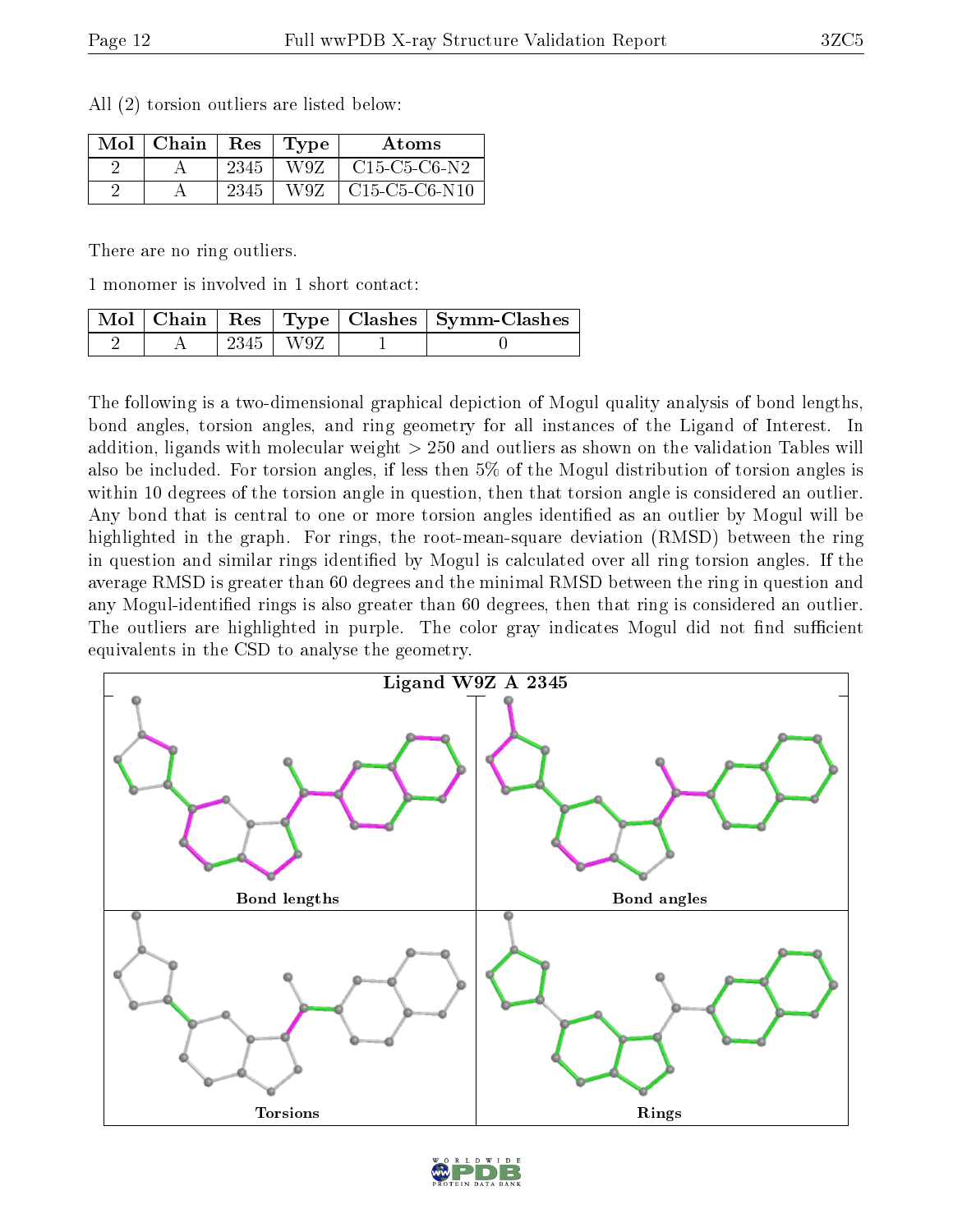### 5.7 [O](https://www.wwpdb.org/validation/2017/XrayValidationReportHelp#nonstandard_residues_and_ligands)ther polymers (i)

There are no such residues in this entry.

### 5.8 Polymer linkage issues (i)

There are no chain breaks in this entry.

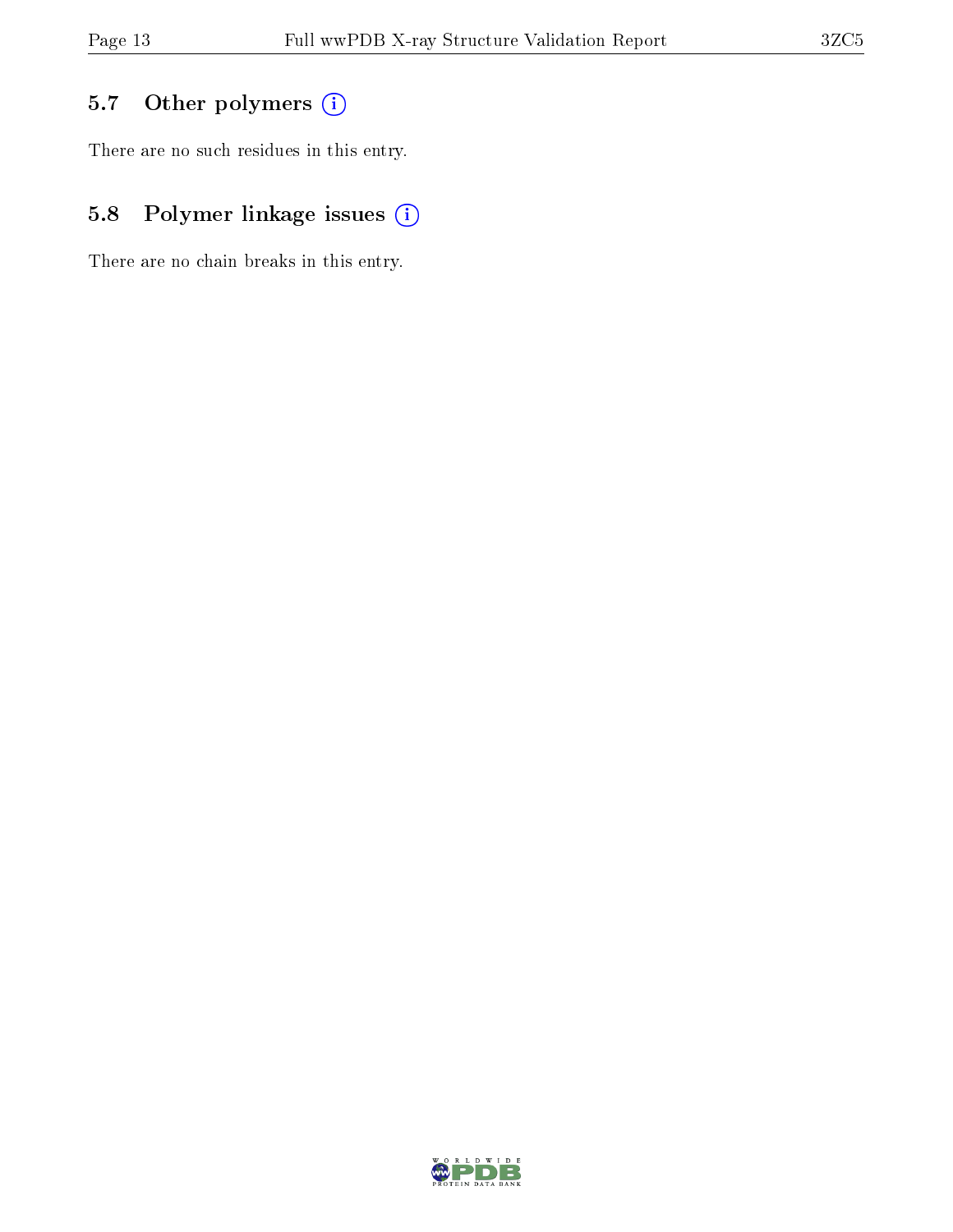## 6 Fit of model and data  $\left( \cdot \right)$

### 6.1 Protein, DNA and RNA chains (i)

In the following table, the column labelled  $#RSRZ>2'$  contains the number (and percentage) of RSRZ outliers, followed by percent RSRZ outliers for the chain as percentile scores relative to all X-ray entries and entries of similar resolution. The OWAB column contains the minimum, median,  $95<sup>th</sup>$  percentile and maximum values of the occupancy-weighted average B-factor per residue. The column labelled  $Q < 0.9$  lists the number of (and percentage) of residues with an average occupancy less than 0.9.

|  | $\vert$ Mol $\vert$ Chain $\vert$ Analysed $\vert$ <rsrz><math>\vert</math></rsrz> | $\rm \#RSRZ{>}2$                         | $\vert$ OWAB( $\rm \AA^2)$ $\vert$ Q<0.9 |  |
|--|------------------------------------------------------------------------------------|------------------------------------------|------------------------------------------|--|
|  | $^+$ 290/306 (94%) $\vert$                                                         | $-0.38$   8 (2\%) 53 51   17, 31, 53, 88 |                                          |  |

All (8) RSRZ outliers are listed below:

| Mol | Chain | Res  | Type       | <b>RSRZ</b> |
|-----|-------|------|------------|-------------|
| 1   | А     | 1057 | ALA        | 14.0        |
| 1   |       | 1054 | <b>ASP</b> | 5.2         |
| 1   |       | 1056 | <b>SER</b> | 4.1         |
| 1   |       | 1053 | ILE        | 3.0         |
| 1   |       | 1055 | LEU        | 2.7         |
| 1   |       | 1148 | $\rm{ARG}$ | 2.1         |
| 1   |       | 1059 | <b>ASN</b> | 2.1         |
|     |       | 1058 | LEU        | 2.0         |

### 6.2 Non-standard residues in protein, DNA, RNA chains  $(i)$

There are no non-standard protein/DNA/RNA residues in this entry.

### 6.3 Carbohydrates (i)

There are no carbohydrates in this entry.

### 6.4 Ligands  $(i)$

In the following table, the Atoms column lists the number of modelled atoms in the group and the number defined in the chemical component dictionary. The B-factors column lists the minimum, median,  $95<sup>th</sup>$  percentile and maximum values of B factors of atoms in the group. The column labelled  $Q< 0.9$ ' lists the number of atoms with occupancy less than 0.9.